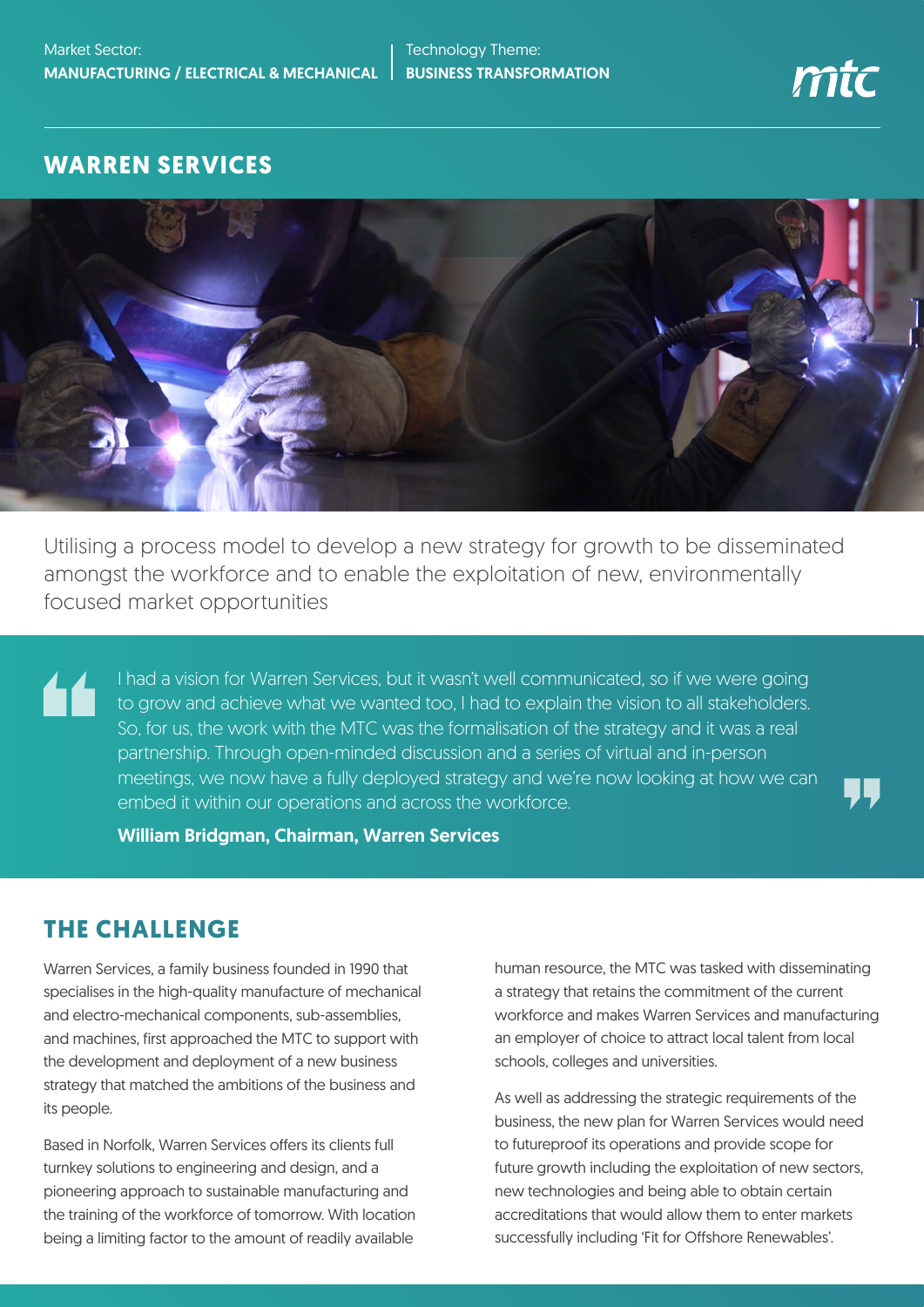

### **MTC'S SOLUTION**

The project was split into two phases of work. Firstly, the Business Transformation Team utilising their Strategy, Culture and Coaching service offering created a process model to understand the manufacturer's existing operations and to help identify its current strengths and weaknesses.

As the project was completed throughout the COVID-19 pandemic, the MTC did this by engaging the Senior Leadership Team over virtual platforms and in-person in a series of workshops and individual 1-2-1s to complete a SWOT analysis of Warren Services. This process began to clarify the business's vision, mission, and purpose, and what the key KPI's were for the years ahead, alongside highlighting potential future skills needs of the business.

To ensure this process was as effective and thorough as possible, the MTC also engaged the Warren Services Leadership and Management teams in a series of innovative techniques including Lego® Serious Play that would also help to identify the best route forward. Completing tasks such as this meant the team were better able to reflect on the current state of the business and allow for a more effective dialogue amongst peers.

The second phase of the project saw the MTC work with Warren Services to build the new vision for the business and finalise the new strategy for the next 12 months and the following three years. It would then support on the initial deployment and dissemination of the strategy amongst the workforce, starting with the team and departmental managers to ensure they understood the direction of Warren Services.

Through reviews every three months post the initial dissemination, the Business Transformation Team continued to provide help and support to ensure the strategy and vision for Warren Services was becoming embedded.

## **THE OUTCOME**

- ` A vision for the future of Warren Services was established and a path to achieving its goals and objectives was identified.
- The new business strategy for the next 12 months and three years was created to support the business in the short term and to build for a prosperous future.
- A clear plan for the dissemination of the new strategy amongst the whole workforce was determined and Warren Services were supported through tri-monthly reviews to ensure they remained on plan and could review the implementation on an on-going basis.